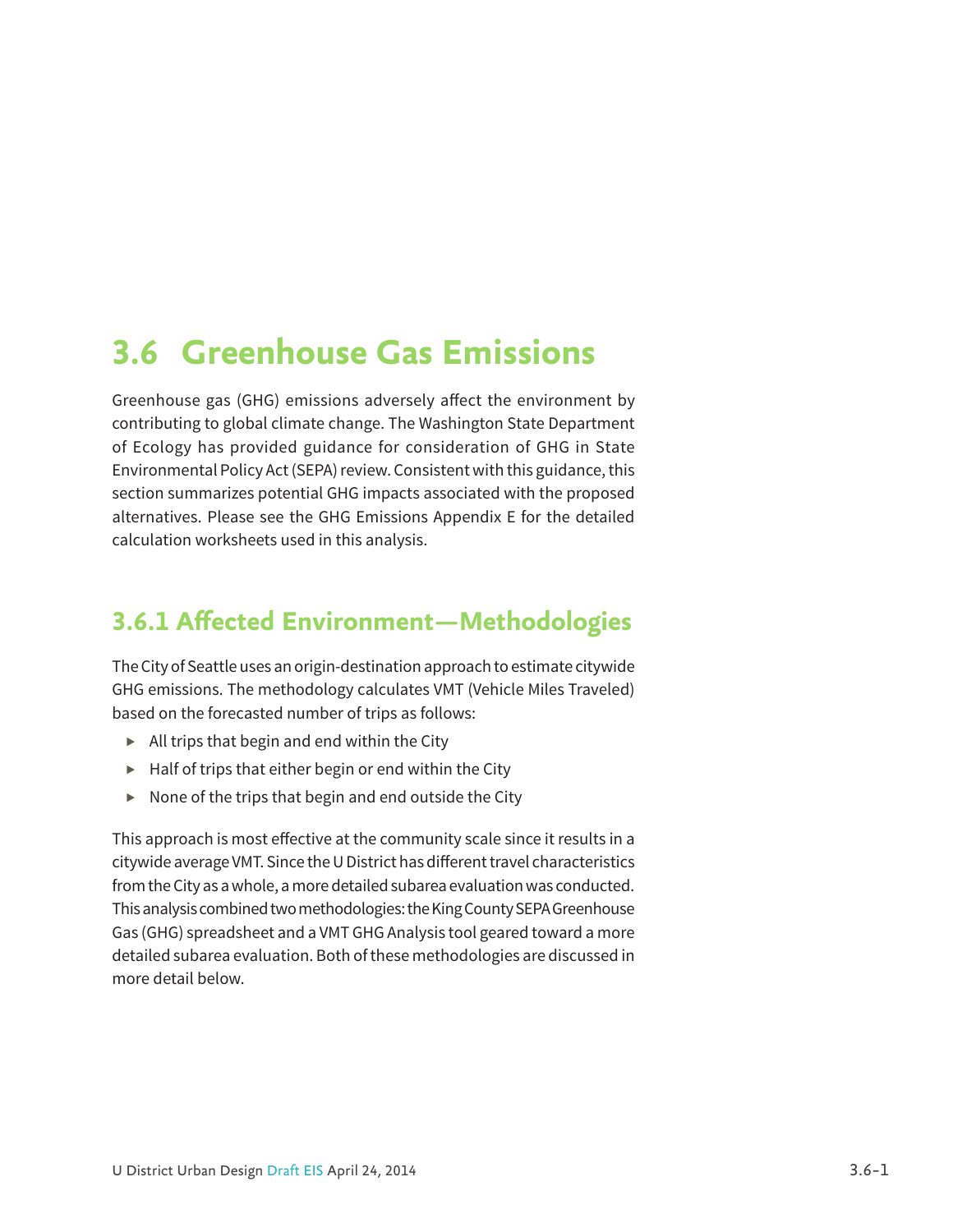3.1 Land Use/Plans & Policies **FACT SHEET** 3.2 Population, Housing, Employment 3.3 Aesthetics 3.4 Historic Resources **3. ANALYSIS** 3.5 Transportation **4. REFERENCES 3.6 Greenhouse Gas Emissions APPENDICES** 3.7 Open Space & Recreation 3.8 Public Services 3.9 Utilities

**King County SEPA GHG Spreadsheet**

**3.6.1 Affected Environment**

The SEPA GHG Emissions spreadsheet tool developed by King County $^1$  was used to calculate GHG emissions in the U District. The King County spreadsheet is a comprehensive tool that encompasses a variety of GHG emissions categories related to the building materials used to construct new development, energy consumed at the development, and transportation to and from the development. In accordance with findings regarding the primary sources of greenhouse gas emissions, this tabulation focused on three areas/sources of emissions as described below. The results of the GHG spreadsheet emissions calculations were then converted to an annual equivalent to facilitate a comparison between the different alternatives.

- *▶* Building materials and processes (embodied emissions). This portion of the calculation considered both the "upstream" (i.e., mining, harvest, manufacturing, and transport) and the "downstream" (i.e., subsequent, "in place" use and maintenance) of building materials. The embodied emissions are generated only once during the lifetime of the development, at the initial construction phase. The King County spreadsheet lifespan of the buildings is projected to be 80.5 years for multi-family buildings and 62.5 years for office and retail uses. These lifespans are used to annualize the embodied emissions results for new development.<sup>2</sup> Only the amount of new development was used to calculate embodied emissions.
- *▶* Post-development energy usage (energy). This element considered energy consumption such as heating and electrical usage. No consideration was made to whether or not the buildings would incorporate Built Green or Energy Star ratings, or LEED® ratings. Some studies suggest that these ratings could represent at least 20 percent reductions in overall energy usage. The complete inventory of U District land use (i.e., existing plus new development) was used to calculate energy-related emissions.
- *▶* Transportation (transport). This component considered GHG emissions related to vehicle travel of residences and employees. The King County default calculation was used to calculate existing conditions in Table 3.6–1, which includes annual miles traveled and mileage assumptions for King County residents.

MTCO<sub>2</sub>e is defined as Metric Tonne Dioxide Equivalent, equating to  $2204.62$  pounds of  $CO<sub>2</sub>$ . This is a standard measure of amount of equivalent CO2 emissions.

*<sup>1</sup> your.kingcounty.gov/ddes/forms/SEPA-GHG-EmissionsWorksheet-Bulletin26.pdf*

*<sup>2</sup> A building's lifespan acknowledges the finite useful life of a building; eventually buildings must be redeveloped or substantially renovated to maintain their value. This redevelopment/renovation cycle is captured in the building lifespan.*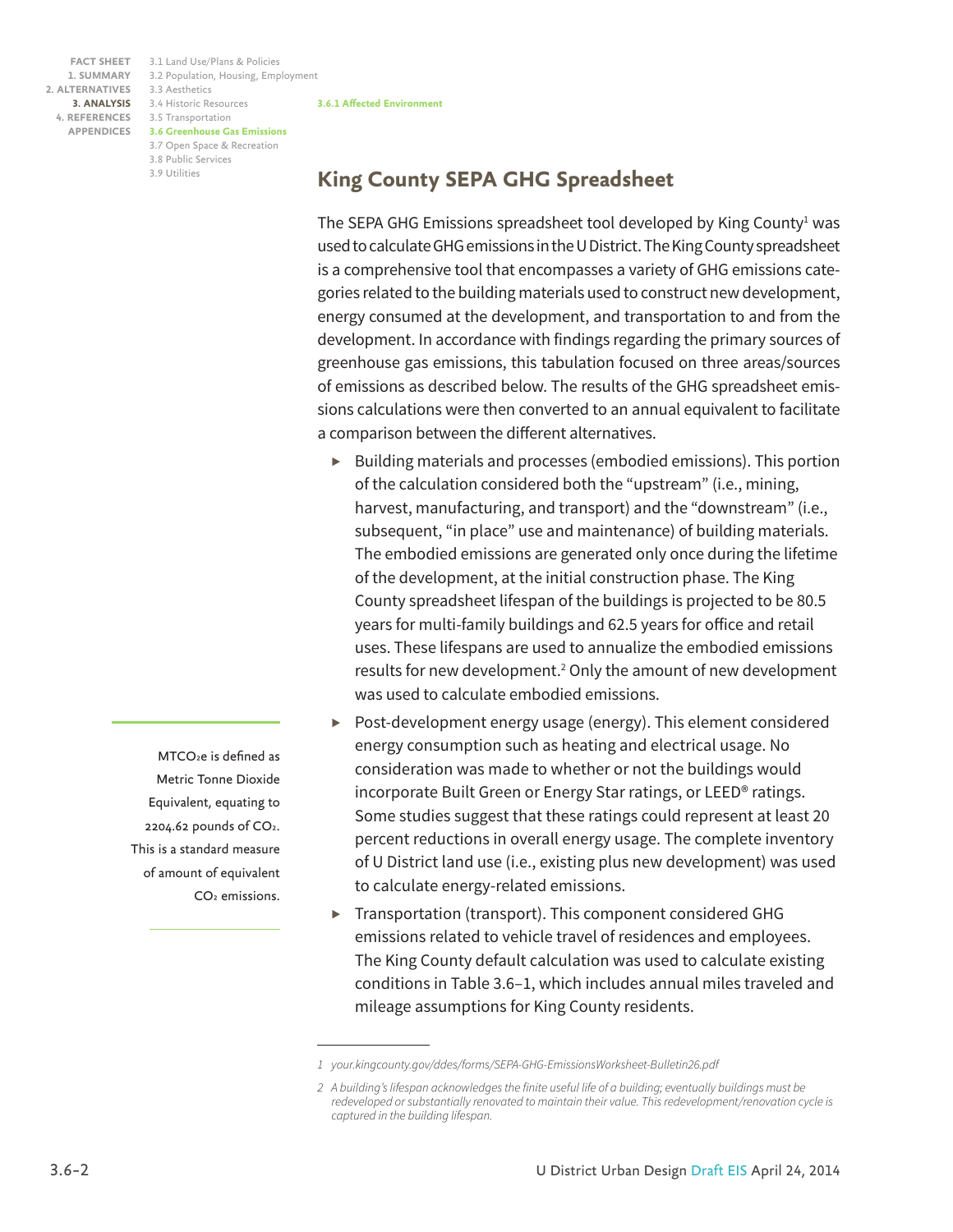**1. SUMMARY 2. ALTERNATIVES APPENDICES**

3.1 Land Use/Plans & Policies **FACT SHEET** 3.2 Population, Housing, Employment 3.3 Aesthetics 3.4 Historic Resources **3. ANALYSIS** 3.5 Transportation **4. REFERENCES 3.6 Greenhouse Gas Emissions** 3.7 Open Space & Recreation 3.8 Public Services 3.9 Utilities

To estimate the energy and transportation GHG emissions of the existing development within the U District, this analysis used data from the project travel demand model, consistent with the transportation analysis documented in Section 3.5 of this EIS. Embodied emissions are not calculated for existing conditions since the buildings are already in place and no additional embodied emissions are generated once a development is built. Data in the travel demand model is based on existing travel characteristics and is a reliable basis for measuring the incremental differences in GHG emissions resulting from the action alternatives.

Table 3.6–1 provides greenhouse gas emissions estimates from the existing development within the study area based upon the King County GHG Inventory Worksheets.

Based upon the calculations from the King County SEPA GHG Emissions worksheet, the existing development in the U District is estimated to generate roughly 183,000 MTCO**2**e GHG emissions per year.

#### Table 3.6–1: **Existing Annual Greenhouse Gas Emissions Based on King County SEPA GHG Emissions Inventory Worksheet**

| Energy Emissions (MTCO <sub>2</sub> e)           | 87.000  |
|--------------------------------------------------|---------|
| Transportation Emissions (MTCO2e)                | 96,000  |
| Total Estimated Existing GHG Emissions (MTCO2e)* | 183,000 |
|                                                  |         |

\*Total may differ from sum due to rounding during calculation.

*Source: Fehr & Peers, 2013*

## **VMT–GHG Analysis Tool**

As described in the Transportation Chapter (3.5) of the EIS, the unique characteristics of the study area (high density, mix of land uses, demographics, robust pedestrian and bicycle network), will lead to less vehicle travel when compared to a typical area within King County. The King County SEPA GHG spreadsheet has no way to account for the travel characteristics of a dense urban area like the U District. As stated in the King County spreadsheet, the transportation GHG analysis is based on the average VMT estimate of Washington State residents. To prepare a more accurate transportation GHG analysis, an alternative approach based on the MXD trip generation model (described in Section 3.5) was used. The MXD trip generation model estimates account for the built environment within the U District.

The trip generation estimates were input into the project travel demand model to estimate the neighborhood's total VMT, stratified by speed. The VMT/speed data were processed using CO**2** emissions factors from the California Air Resources Board's EMFAC air quality model.<sup>3</sup> The emissions factor estimates from EMFAC were further factored to estimate CO**2** equivalent

*<sup>3</sup> The more traditional US EPA MOBILE6 air quality model was not used since it does not consider variations in speed when estimating CO2 emissions and therefore tends to produce inaccurate results.*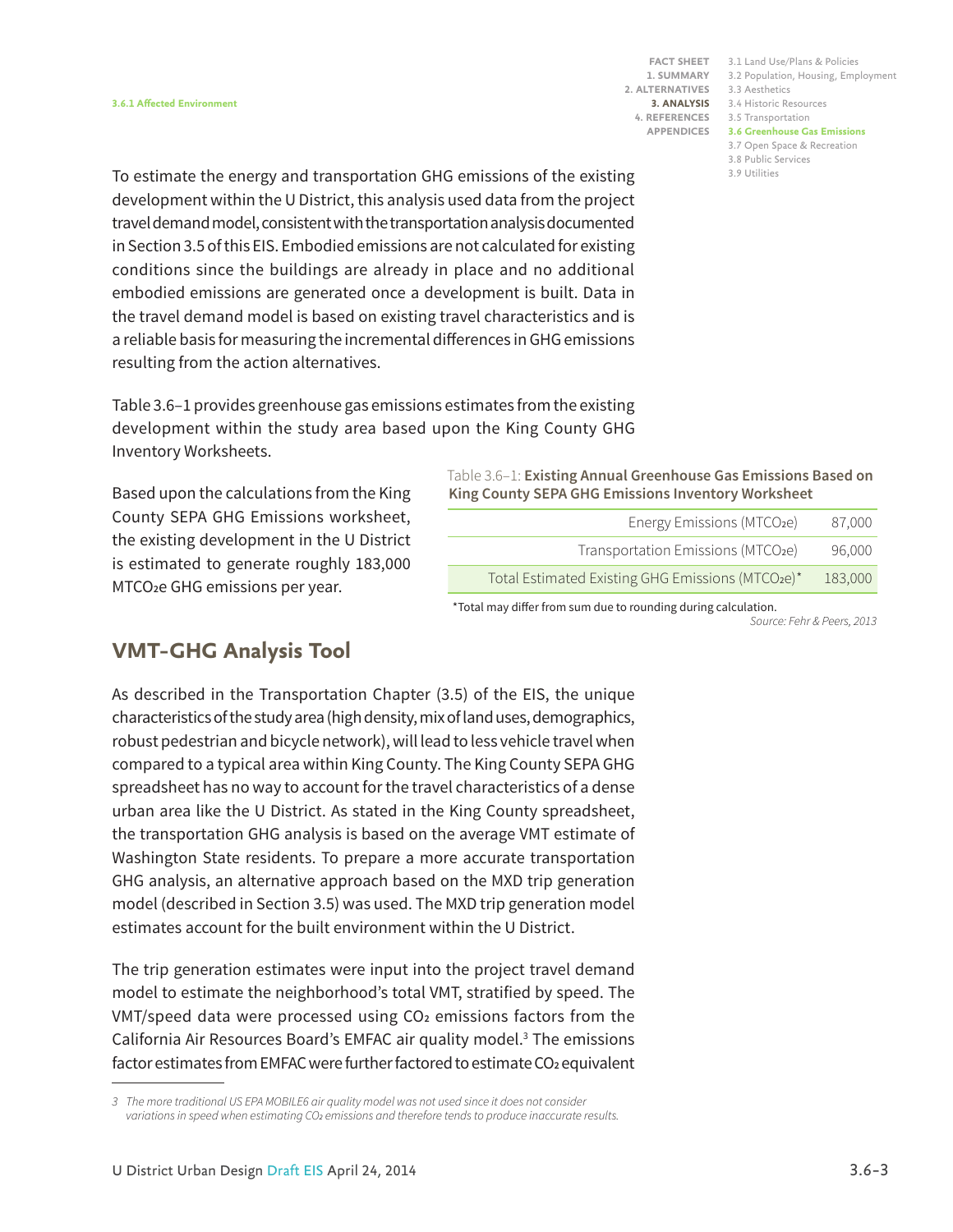**3.6.1 Affected Environment** 3.1 Land Use/Plans & Policies **FACT SHEET** 3.2 Population, Housing, Employment 3.3 Aesthetics 3.4 Historic Resources **3. ANALYSIS** 3.5 Transportation **4. REFERENCES 3.6 Greenhouse Gas Emissions APPENDICES** 3.7 Open Space & Recreation 3.8 Public Services 3.9 Utilities **1. SUMMARY 2. ALTERNATIVES**

> (which accounts for trace amounts of other GHGs like hydrocarbons and HFCs) using a factor from the US EPA.

> The results of the EMFAC analysis indicate that the study area generates about 205 metric tons of transportation-related CO**2**e per day, or 72,000 metric tons of transportation-related CO**2**e per year.

Table 3.6–2: **Existing Annual Greenhouse Gas Emissions Based on King County SEPA GHG Emissions Inventory Worksheet with VMT GHG Tool**

| <b>Energy Emissions</b> | <b>Transportation Emissions</b> | <b>Total Estimated Existing</b> |
|-------------------------|---------------------------------|---------------------------------|
| (MTCO <sub>2</sub> e)   | (MTCO <sub>2</sub> e)           | GHG Emissions (MTCO2e)*         |
| 87.000                  | 72.000                          | 159.000                         |

\*Total may differ from sum due to rounding during calculation.

*Source: Fehr & Peers, 2013*

Since the numbers above are large and difficult to put in perspective, the transportation GHG emissions can be summarized in another way, which compares the three-hour PM peak period CO**2**e emissions in pounds per person (residents plus employees in the U District). As a point of comparison, driving an average car for one mile emits approximately one pound of CO**2**e.

This result indicates that under existing conditions, each person who lives/ works in the area generates about 2.95 pounds of CO**2**e per person in the PM peak period. This result is higher than the 2035 CO**2**e emissions estimates discussed under Impacts of the Alternatives later in this section (roughly 2.22 pounds per person), which is expected given the lower densities under existing conditions.

Based upon the calculations from the table above, the U District currently generates roughly 159,000 MTCO**2**e GHG per year.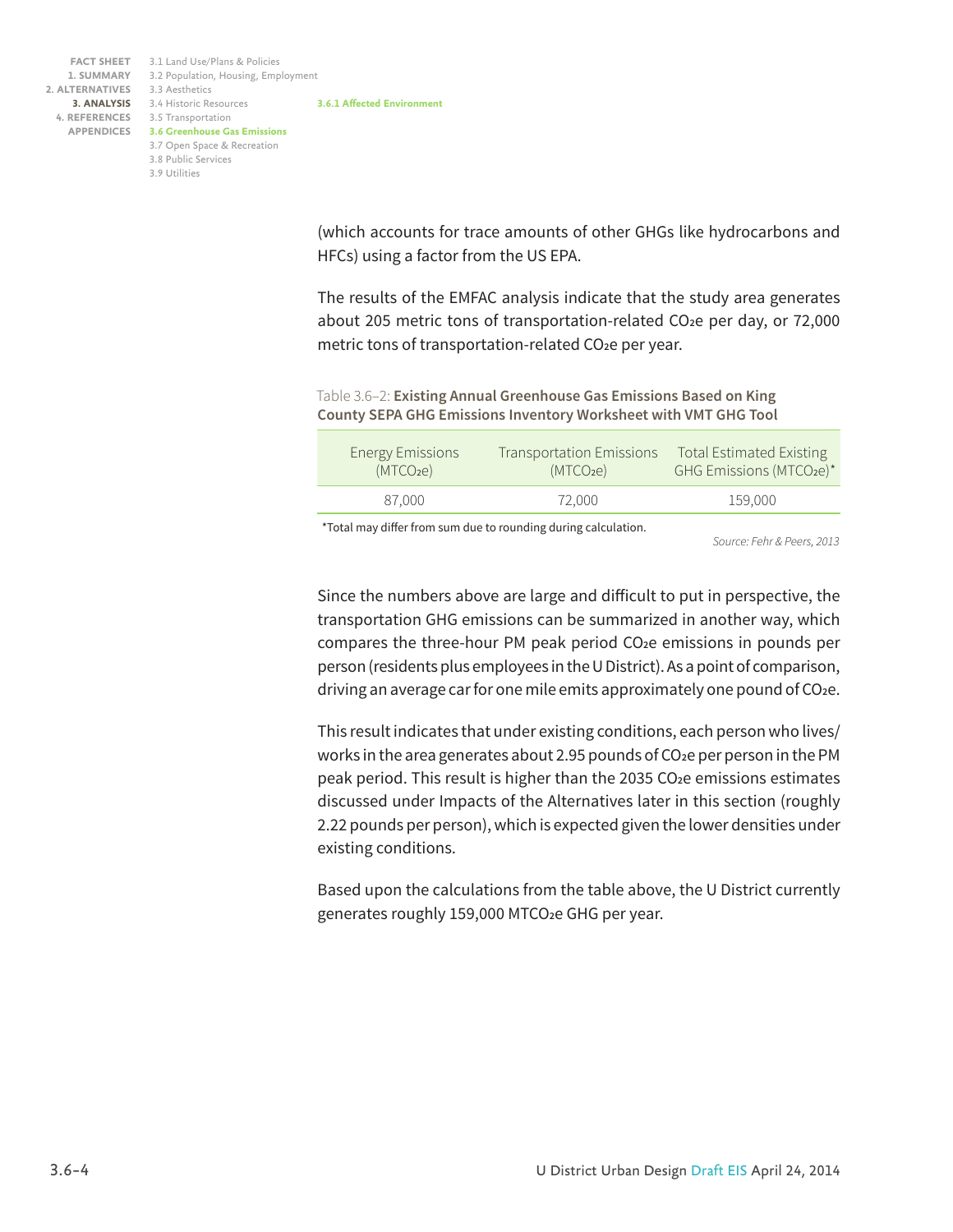**1. SUMMARY 2. ALTERNATIVES APPENDICES**

3.1 Land Use/Plans & Policies **FACT SHEET** 3.2 Population, Housing, Employment 3.3 Aesthetics 3.4 Historic Resources **3. ANALYSIS** 3.5 Transportation **4. REFERENCES 3.6 Greenhouse Gas Emissions** 3.7 Open Space & Recreation 3.8 Public Services 3.9 Utilities

## **3.6.2 Significant Impacts**

## **Impacts Common to All Alternatives**

The scale of global climate change is so large that a project's impacts can only be considered on a "cumulative" scale. It is not anticipated that a single development project or programmatic action, even one on the scale of the development alternatives in this Draft EIS, would have an individually discernible impact on global climate change. It is more appropriate to conclude that the greenhouse gas emissions from future development in the U District would combine with emissions across the state, country, and planet to cumulatively contribute to global climate change.

This section describes the assumed impacts of the development alternatives on climate change, and greenhouse gas emissions. This analysis does not quantify or take into consideration any potential efforts to reduce climate change impacts by incorporating sustainable features into future redevelopment. However, it is assumed that some sustainable features would be incorporated into future development to reduce the impacts quantified in this section.

## **Greenhouse Gas Emissions**

As described in Chapter 2, the alternatives each assume a common growth estimate. (See Table 3.6–3 at right.) All alternatives have the same employment and housing growth estimates, but each alternative proposes a different distribution of growth to achieve these estimates.

## **EMBODIED AND ENERGY EMISSIONS: KING COUNTY SEPA GHG SPREADSHEET**

The growth in square footage and number of households was used to forecast 2035 embodied and energy GHG emissions totals using the King County GHG Emissions Inventory Worksheets. Embodied emissions were annualized based on the estimated building lifespans from the King County Worksheet.

Table 3.6–3: **Planning Estimates for Growth of Households and Jobs** 

|                                            | Alternatives<br>1, 2 & 3 |
|--------------------------------------------|--------------------------|
| Households                                 | 3,900                    |
| Jobs                                       | 4,800                    |
| <b>Contract Contract Contract Contract</b> |                          |

*Source: Fehr & Peers and Studio 3MW, 2013*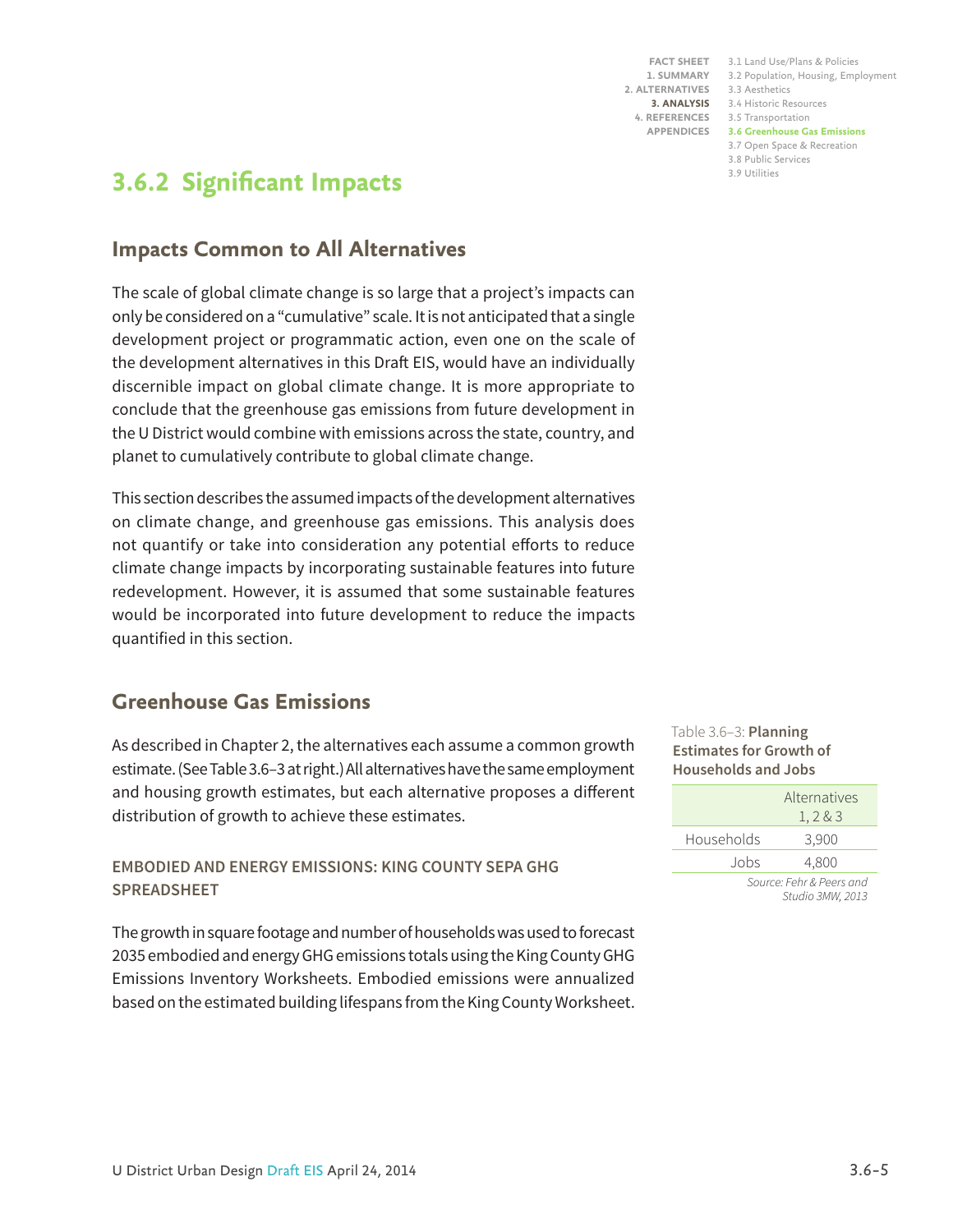3.1 Land Use/Plans & Policies **FACT SHEET** 3.2 Population, Housing, Employment 3.3 Aesthetics 3.4 Historic Resources **3. ANALYSIS** 3.5 Transportation **4. REFERENCES 3.6 Greenhouse Gas Emissions APPENDICES** 3.7 Open Space & Recreation 3.8 Public Services 3.9 Utilities

#### **3.6.2. Significant Impacts**

**TRANSPORTATION GHG EMISSIONS: VMT-GHG ANALYSIS TOOL**

Similar to how the existing conditions GHG emissions were calculated, the MXD model and VMT-GHG spreadsheet were used to forecast 2035 annual transportation emissions. The results are shown below and an example calculation can be found in Appendix E.

| Existing Conditions 72,000 MMCO2e   |                             |
|-------------------------------------|-----------------------------|
| No Action Alternative 86,000 MMCO2e |                             |
|                                     | Alternative 1 84,000 MMCO2e |
|                                     | Alternative 2 85,000 MMCO2e |

Table 3.6–4 illustrates that under existing conditions, each person who lives or works in the area generates about 2.95 pounds of CO**2**e during the PM peak period. This result is higher than the CO**2**e emissions estimates for both of the action alternatives, which is expected given the lower densities under existing conditions. As is also shown in Table 3.6–4, the two action alternatives produce transportation GHG emissions per capita that is about two percent lower than the No Action Alternative.

The table also shows the result of the transportation GHG emissions rates for a more suburban employment center that is otherwise similar to the U District: Downtown Redmond. While Downtown Redmond is not located next to a major university, the overall level of employment and housing is similar to the U District. Downtown Redmond is also close to the major employment centers of Overlake and Downtown Bellevue, similar to the U District's proximity to Downtown Seattle. As shown, Downtown Redmond has about 85 percent higher CO**2**e emissions per person because it is more isolated and

#### Table 3.6–4: **Estimated Transportation GHG Emissions: VMT-GHG Analysis Tool**

|                            | Pounds of CO <sub>2</sub> e per Person*<br>during 3 Hour<br>PM Peak Period |
|----------------------------|----------------------------------------------------------------------------|
| <b>Existing Conditions</b> | 295                                                                        |
| No Action Alternative      | 2.26                                                                       |
| Alternative 1              | 2.22                                                                       |
| Alternative 2              | 222                                                                        |
| Redmond Comparison Site    | 4.18                                                                       |

\*U District residents and employees

*Source: Fehr & Peers and Studio 3MW, 2013*

less dense than the U District. Downtown Redmond also has substantially less transit service than the U District, even when assuming the extension of East Link and several major frequent bus lines to Seattle, Kirkland, and Bellevue.

## **Total GHG Emissions Results**

Table 3.6–5 compares greenhouse gas emissions from the development alternatives based on the King County GHG Emissions Inventory Worksheets for embodied and energy emissions. Transportation

Driving an average car for one mile emits approximately one pound of CO2e.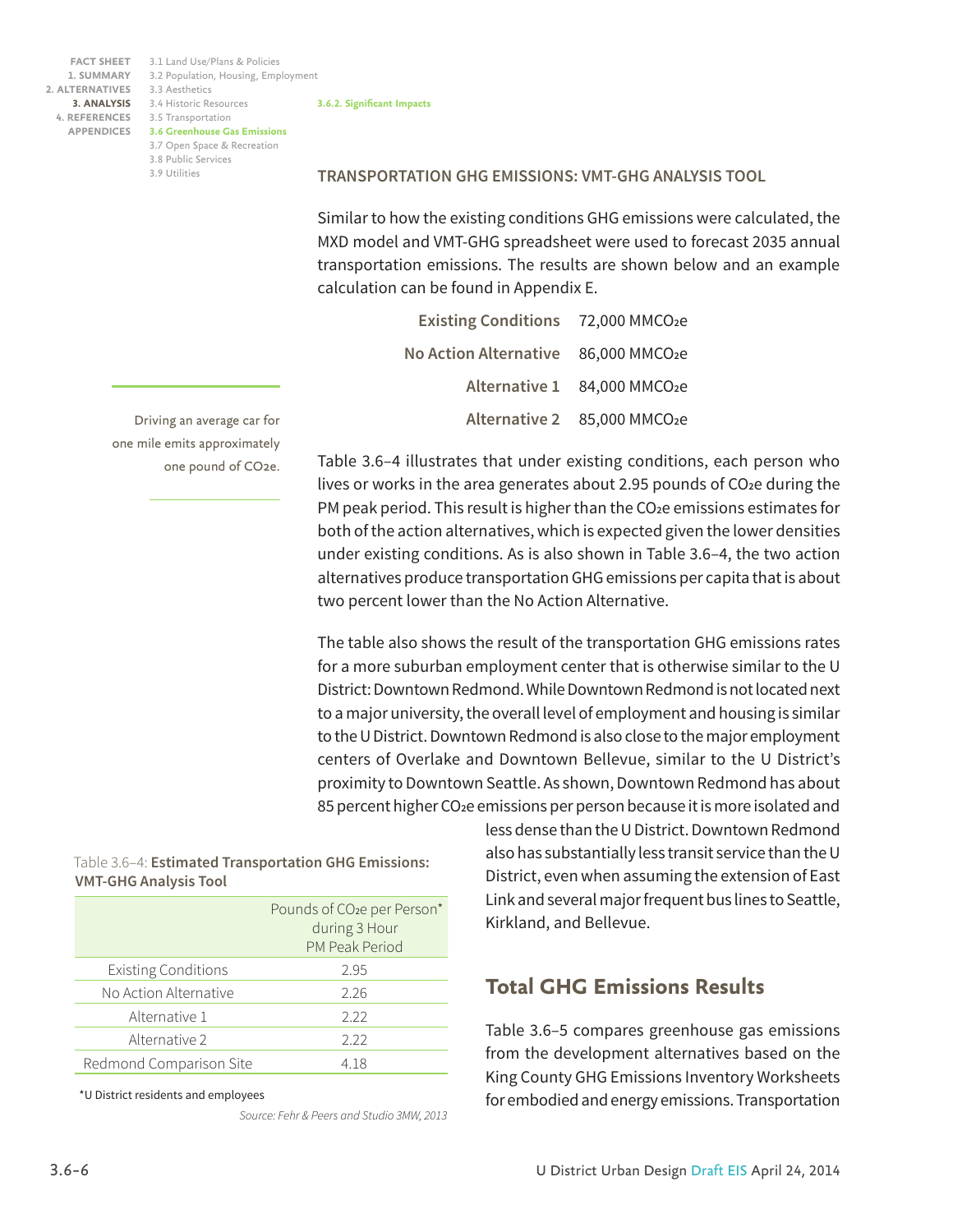3.1 Land Use/Plans & Policies **FACT SHEET** 3.2 Population, Housing, Employment 3.3 Aesthetics 3.4 Historic Resources **3. ANALYSIS** 3.5 Transportation **4. REFERENCES 3.6 Greenhouse Gas Emissions APPENDICES** 3.7 Open Space & Recreation 3.8 Public Services 3.9 Utilities

GHG emissions as described above were substituted for the transportation estimates included in the King County Worksheets. The completed SEPA GHG Emissions Worksheets for all alternatives, as well as an explanation of the methodology employed to create the formulas, are included in Appendix E of this Draft EIS.

Based on these calculations, all three 2035 alternatives generate roughly the same annual GHG emissions. The same embodied and energy emissions

are expected under all three alternatives since the planning estimates are identical. The variation is within one percent and represents slightly different distribution patterns for the land uses and resulting differences in transportation-related GHG emissions:

- *▶* Alternatives 1 and 2 would generate roughly 216,000 MTCO**2**e GHG annual emissions
- *▶* Alternative 3 (No Action) would generate roughly 218,000 MTCO**2**e GHG annual emissions

Alternatives 1 and 2 have lower annual emissions than the No Action Alternative.

Table 3.6–5: **GHG Emissions Based on King County SEPA GHG Emissions Inventory Worksheets and VMT-GHG Analysis Tool**

|                            | <b>Estimated Annual GHG</b><br>Emissions Associated by<br>Alternative (MTCO <sub>2e</sub> ) |
|----------------------------|---------------------------------------------------------------------------------------------|
| <b>Existing Conditions</b> | 159,000                                                                                     |
| No Action Alternative      | 218,000                                                                                     |
| Alternative 1              | 216,000                                                                                     |
| Alternative 2              | 216,000                                                                                     |

*Source: Fehr & Peers and Studio 3MW, 2013*

## **3.6.3 Mitigating Measures**

The following potential mitigation strategies would reduce potential impacts to climate change, energy use and greenhouse gas emissions from future development in the U District.

### **TRANSIT, PEDESTRIAN, AND BICYCLE IMPROVEMENTS**

Transit, pedestrian, and bicycle improvements would help encourage use of non-SOV modes, thereby reducing transportation-related GHG emissions. Refer to Section 3.5.4 for a complete discussion of transportation mitigation measures.

### **DISTRICT INFRASTRUCTURE SYSTEMS FOR ENERGY, WATER AND WASTE**

District Infrastructure Systems aggregate enough service demands to make local neighborhood utility solutions feasible, and may reduce greenhouse gases by utilizing renewable sources of energy and increasing the use of local resources, materials and supplies. District parking solutions and car sharing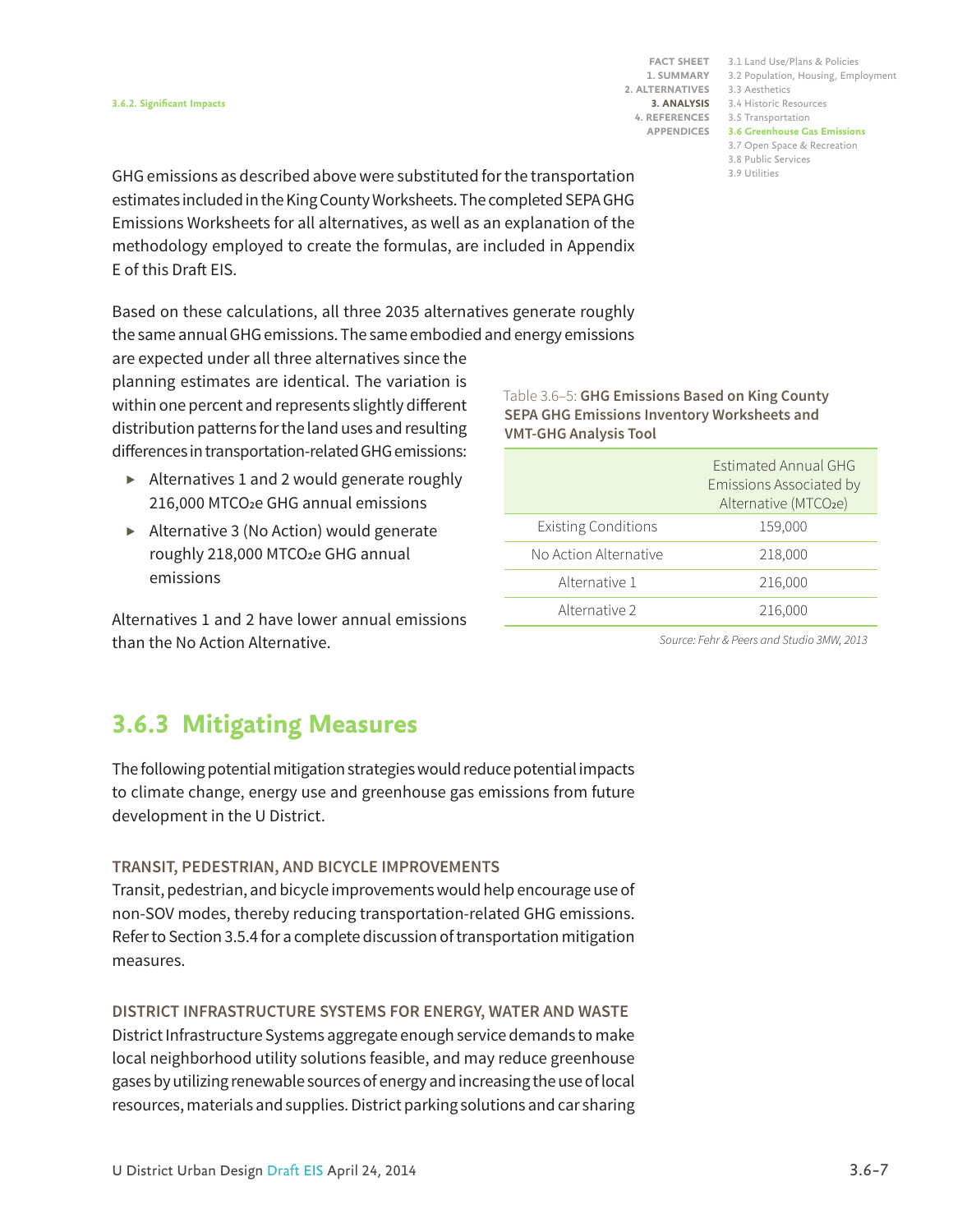**3.6.3 Mitigating Measures** 3.1 Land Use/Plans & Policies **FACT SHEET** 3.2 Population, Housing, Employment 3.3 Aesthetics 3.4 Historic Resources **3. ANALYSIS** 3.5 Transportation **4. REFERENCES 3.6 Greenhouse Gas Emissions APPENDICES** 3.7 Open Space & Recreation 3.8 Public Services 3.9 Utilities

are designed to reduce vehicle trips and land devoted to parking. Water reuse and anaerobic digesters may reduce sewer flows. Rainwater capture may reduce stormwater flows. Water reuse and rainwater capture could also reduce potable water demands. The City could pursue a district energy system in the U District, which was identified as a major opportunity area for district energy in a 2011 study. The City could also pursue a partnership with private developers and UW to expand the University's existing district heat system to more areas within the U District.

#### **WASTE MANAGEMENT AND DECONSTRUCTION**

When existing buildings need to be demolished, there are often opportunities to reduce the amount of waste being sent to the landfill with sustainable waste management strategies. In the Seattle area, standard practice for building construction and demolition results in fairly high recycling rates of over 50 to 60 percent. However, these rates can be increased by implementing aggressive demolition recycling. The City could consider programs to require or encourage best practices to achieve higher recycling rates.

#### **BUILDING DESIGN**

Green building encompasses energy and water conservation, waste reduction, and good indoor environmental quality. Tools and standards that are used to measure green building performance, such as Built Green, LEED, the Living Building Challenge, and the Evergreen Sustainable Development Criteria, could be encouraged or required for development within the U District.

### **NATURAL DRAINAGE AND GREEN ROOFS**

Green roofs can provide additional open space, opportunities for urban agriculture, and decreased energy demands by reducing the cooling load for the building. Green Stormwater Infrastructure (GSI), currently required for all redevelopment, also could reduce climate change impacts by adding landscaping and reducing energy requirements for stormwater treatment. Most areas north of NE 50th Street will be eligible for GSI funding through the Residential RainWise program, which is run as a partnership between Seattle Public Utilities and King County. Much of the U District is already required to meet a landscaping standard called Seattle Green Factor, which encourages incorporation of various landscaping features such trees, shrubs, groundcovers, green roofs, green walls, native plants, and food gardens. This program should be maintained, and potentially expanded to cover the entire study area.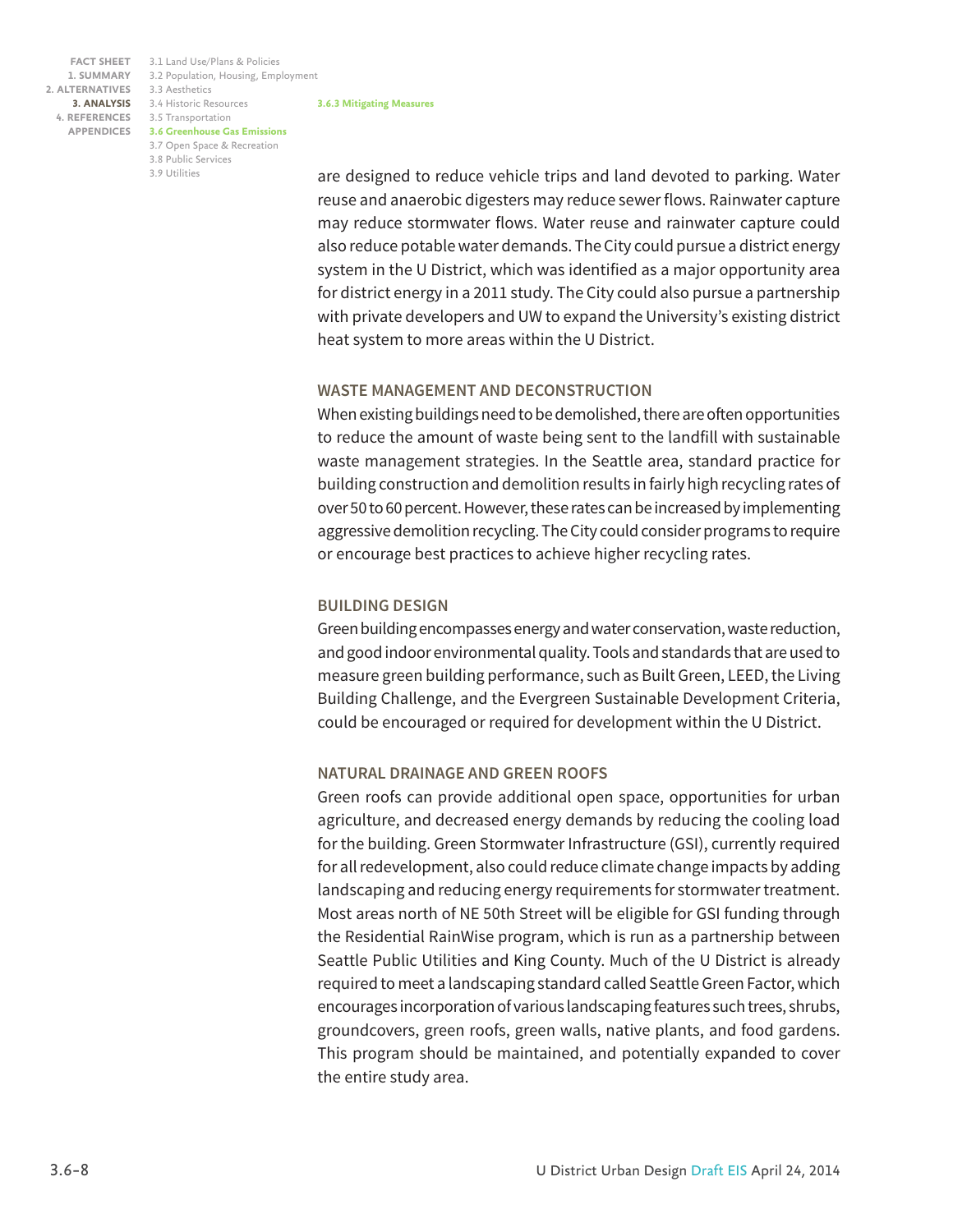**FACT SHEET 1. SUMMARY 2. ALTERNATIVES 3. ANALYSIS 4. REFERENCES APPENDICES**

|   | 3.1 Land Use/Plans & Policies       |
|---|-------------------------------------|
|   | 3.2 Population, Housing, Employment |
| i | 3.3 Aesthetics                      |
| i | 3.4 Historic Resources              |
| i | 3.5 Transportation                  |
|   | <b>3.6 Greenhouse Gas Emissions</b> |
|   | 3.7 Open Space & Recreation         |
|   | 3.8 Public Services                 |
|   | 3.9 Utilities                       |
|   |                                     |

#### **TREE PROTECTION**

The City of Seattle has aggressive urban forest goals in order to help restore tree cover which has been lost due to development. Trees can provide stormwater management, habitat value, noise buffering, air purification, carbon sequestration, and mitigation of the urban heat island effect. Trees also have a positive effect on property values and neighborhood quality. Protection of existing trees, as feasible, and careful attention to new tree planting could help meet the Seattle Comprehensive Urban Forest Management Plan Goals for multifamily residential and commercial office development by achieving 15–20 percent overall tree canopy within 30 years.

#### **URBAN AGRICULTURE**

New P-patch Community Gardens and rooftop gardens could be provided or encouraged within the neighborhood for residents to grow food. Balconies, decks, and right-of-way planting strips could also be utilized for individual residents' agriculture needs.

## **3.6.4 Significant Unavoidable Adverse Impacts**

No impact is expected for Alternatives 1 or 2 since they would both have lower GHG emissions than the No Action Alternative. Moreover, the proposed development in the U District has lower GHG emissions than comparable development elsewhere in the Puget Sound region.